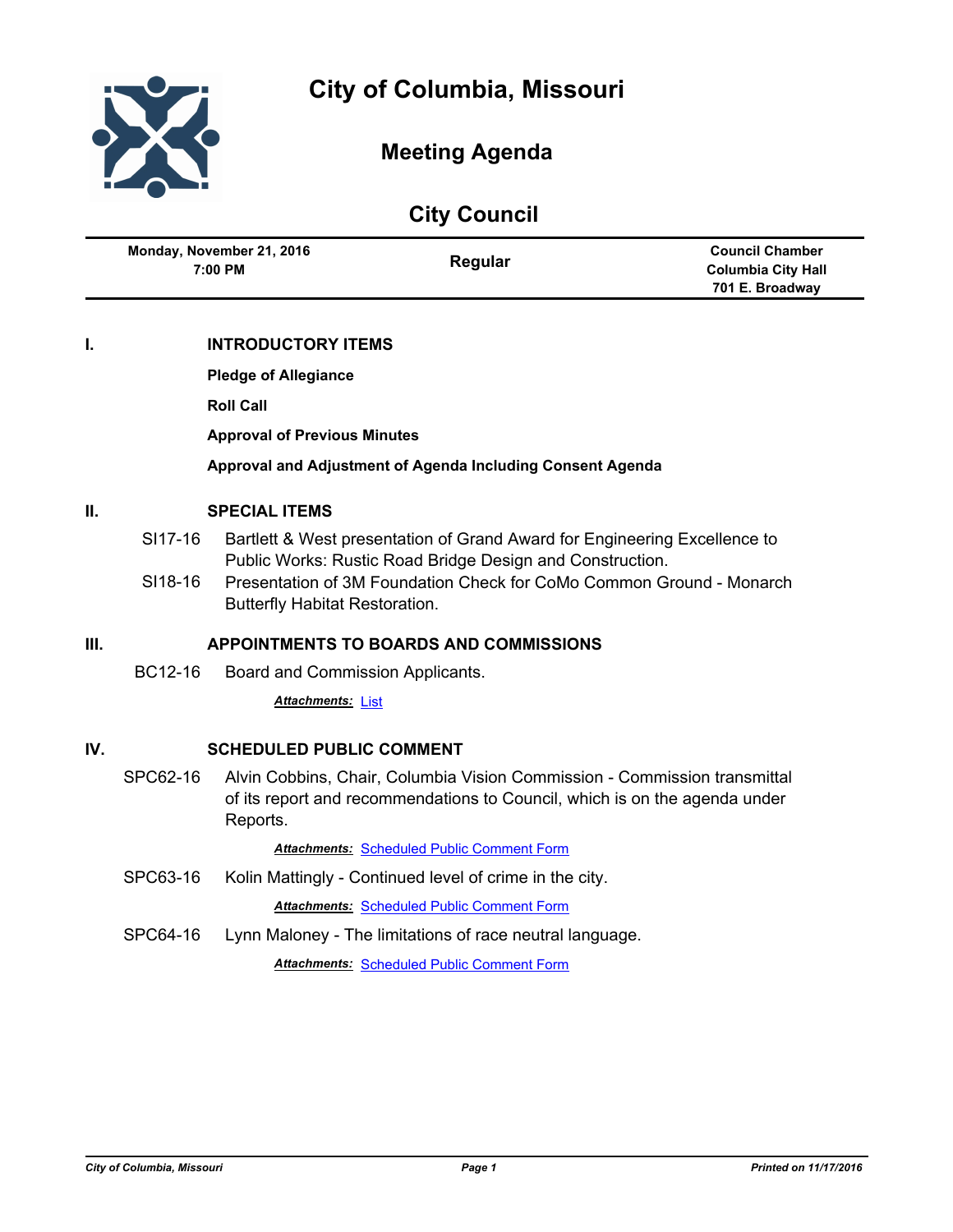#### **V. PUBLIC HEARINGS**

PH40-16 Proposed construction of traffic calming speed tables and speed humps along Rice Road between Hanover Boulevard and Shamrock Drive and along Kelsey Drive between Shamrock Drive and Lake of the Woods Road. *Recommended Action:* [Need Motion/Mayor Memo]

> **Attachments: [Council Memo](http://gocolumbiamo.legistar.com/gateway.aspx?M=F&ID=86bfe5eb-8ada-475f-a01e-2a37e7614758.docx) [Kelsey Drive Plan](http://gocolumbiamo.legistar.com/gateway.aspx?M=F&ID=d7726225-2d5f-4c5f-9c4f-b97df502142f.pdf)** [Rice Road East Side](http://gocolumbiamo.legistar.com/gateway.aspx?M=F&ID=98c5bad4-a7e5-4e85-b292-3810cb57bc1c.pdf) [Rice Road West Side](http://gocolumbiamo.legistar.com/gateway.aspx?M=F&ID=6818d456-17fe-417d-a885-399cd68a2fbc.pdf) [7-12-16 Sign-in Sheet & Comments Received](http://gocolumbiamo.legistar.com/gateway.aspx?M=F&ID=2614272d-034a-47c9-ac30-9b4864260d46.pdf) [12-2-15 Sign-in Sheet & Comments Received](http://gocolumbiamo.legistar.com/gateway.aspx?M=F&ID=d5f1fe99-6074-475f-b75d-265c4cd1abe5.pdf) [Contact Log Rice Road](http://gocolumbiamo.legistar.com/gateway.aspx?M=F&ID=3a44417e-ab16-4296-bd9b-71d7fb1b6cac.pdf)

PH41-16 Proposed construction of Phase II improvements to the pickleball court area at Albert-Oakland Park to include the installation of two new pickleball courts, lighting improvements, a small shelter, water fountain and construction of walkway connections.

*Recommended Action:* [See B299-16/Mayor Memo]

**Attachments: [Council Memo](http://gocolumbiamo.legistar.com/gateway.aspx?M=F&ID=05c32eec-2ad2-4135-9dc1-ae1b9d2a0aae.docx)** 

**[Plans](http://gocolumbiamo.legistar.com/gateway.aspx?M=F&ID=c5ab5bfa-9f44-4b26-a1e6-ecdb60678299.pdf)** 

B299-16 Authorizing construction of Phase II improvements to the pickleball court area at Albert-Oakland Park to include the installation of two new pickleball courts, lighting improvements, a small shelter, water fountain and construction of walkway connections; calling for bids for a portion of the project through the Purchasing Division.

*Recommended Action:* [2nd Read & Vote/Mayor Memo]

**Attachments: [Council Memo](http://gocolumbiamo.legistar.com/gateway.aspx?M=F&ID=cbac770b-7d11-4c5f-9f75-ff06af0bfcac.docx)** 

[Plans](http://gocolumbiamo.legistar.com/gateway.aspx?M=F&ID=7760d4c5-d033-4943-bf28-c0bdb4680eaa.pdf)

**[Ordinance](http://gocolumbiamo.legistar.com/gateway.aspx?M=F&ID=83f6f572-549a-4e00-8857-41cf7195558b.doc)** 

### **VI. OLD BUSINESS**

B285-16 Amending Ordinance No. 022823 to extend the administrative delay on the processing of applications for a building permit to construct new multi-family units and demolition of structures which are at least fifty years old in specified areas to March 31, 2017.

*Recommended Action:* [2nd Read & Vote/Mayor Memo]

**Attachments: [Council Memo](http://gocolumbiamo.legistar.com/gateway.aspx?M=F&ID=cc52df30-aebf-4de4-871a-7a5b716891f6.docx)** [Exhibit A - Admin Delay Area Map](http://gocolumbiamo.legistar.com/gateway.aspx?M=F&ID=5ddd1d4e-9128-4a5e-9eab-af4ffaef9f17.pdf) **[Ordinance](http://gocolumbiamo.legistar.com/gateway.aspx?M=F&ID=5e01f11e-ebde-4571-a9e1-7e426b515bdc.doc)**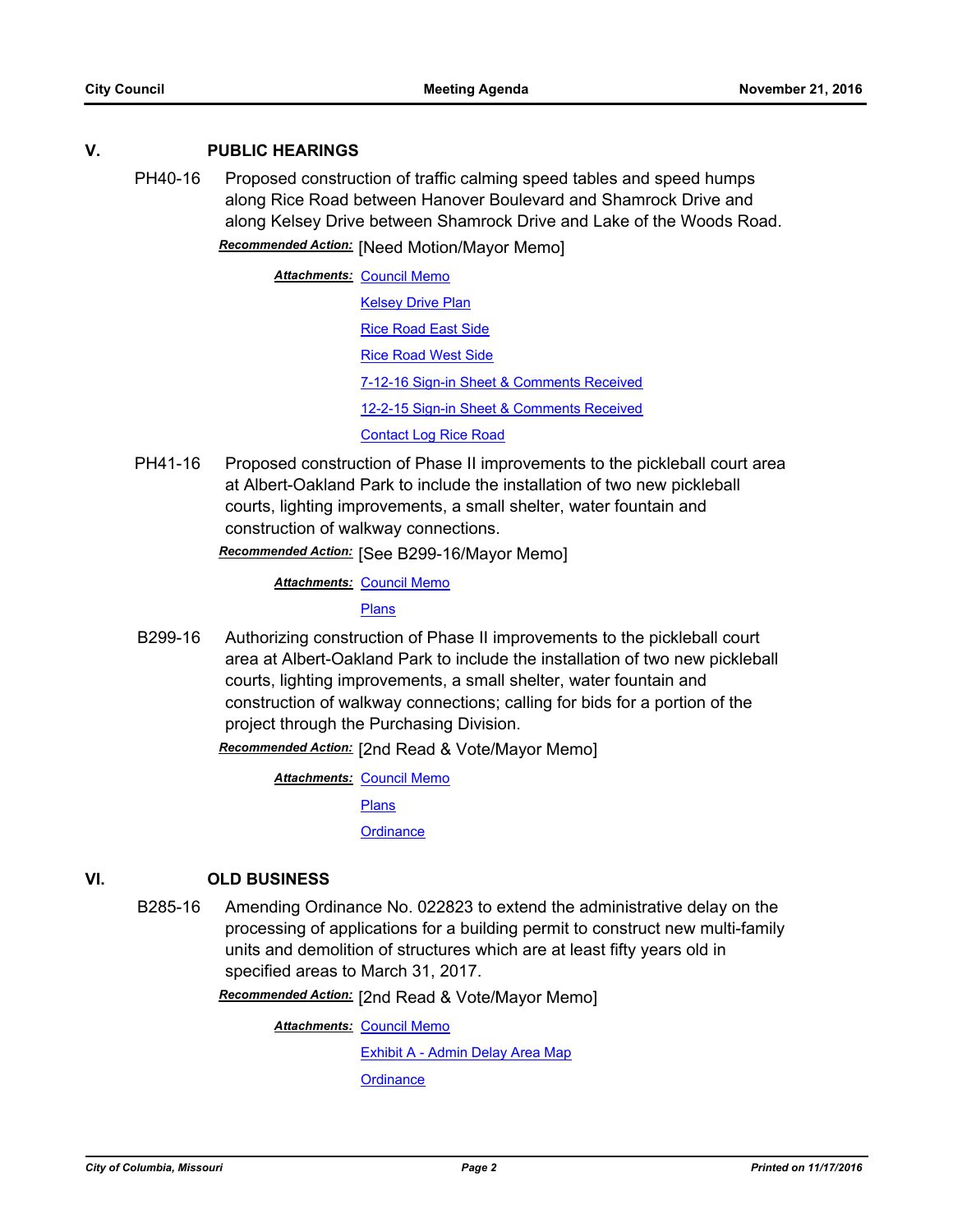B287-16 Voluntary annexation of property located at the western terminus of Smith Drive, approximately 3,000 feet west of Scott Boulevard; establishing permanent R-1 zoning; authorizing a development agreement with Tompkins Homes and Development, Inc. and the Glen Smith Trust and Lillie Beatrice Smith Trust (Case No. 16-178).

*Recommended Action:* [2nd Read & Vote/Mayor Memo]

**Attachments: [Council Memo](http://gocolumbiamo.legistar.com/gateway.aspx?M=F&ID=76ff4c77-5782-49db-91ca-53e2e8066145.docx)** 

[Staff Report to Planning and Zoning Commission](http://gocolumbiamo.legistar.com/gateway.aspx?M=F&ID=007c1cbc-1c23-4e63-8a86-cfcdc0d0a5bf.pdf) [PZC Staff Report Attachment - Preliminary Plat](http://gocolumbiamo.legistar.com/gateway.aspx?M=F&ID=190fd238-22d5-4a85-b42a-f86c940cad5a.pdf) [Locator Maps](http://gocolumbiamo.legistar.com/gateway.aspx?M=F&ID=4c1ae524-d9e1-49ad-bd3d-8ffb1e297d46.pdf) [Public Correspondance](http://gocolumbiamo.legistar.com/gateway.aspx?M=F&ID=a614b5e6-0e02-4ba4-bcb5-ab3700ddbbaf.pdf) [Archaeological Survey](http://gocolumbiamo.legistar.com/gateway.aspx?M=F&ID=212777a7-2cd3-49c5-8f91-b5693a3741dc.pdf) [Excepts from Minutes](http://gocolumbiamo.legistar.com/gateway.aspx?M=F&ID=44ccb9d9-43b7-4744-a504-f5f67b658bfc.docx) **[Ordinance](http://gocolumbiamo.legistar.com/gateway.aspx?M=F&ID=595dc257-7516-41b5-aa69-43f7fc2cb019.doc)** [Attachment A to Ordinance](http://gocolumbiamo.legistar.com/gateway.aspx?M=F&ID=397eb512-dd4d-44ee-8843-f6ea23db7fd5.pdf)

B288-16 Approving the Final Plat of Anthony's Addition Plat 2, a Replat of Lots 19, 20 and 21, Anthony's Addition to Columbia, Missouri, located on the northeast corner of Anthony Street and Dorsey Street; authorizing a performance contract (Case No. 16-206).

## *Recommended Action:* [2nd Read & Vote/Mayor Memo]

**Attachments: [Council Memo](http://gocolumbiamo.legistar.com/gateway.aspx?M=F&ID=7dcbc208-2595-4e9e-9685-fc3ccc95e4a8.docx)** 

[Staff Report to Planning and Zoning Commission](http://gocolumbiamo.legistar.com/gateway.aspx?M=F&ID=26ababe2-0e4c-4299-9c96-f8de820b5d18.pdf)

[Locator Maps](http://gocolumbiamo.legistar.com/gateway.aspx?M=F&ID=2e8d6b71-54d5-45b8-a3e8-22434521e4da.pdf)

[Final Plat](http://gocolumbiamo.legistar.com/gateway.aspx?M=F&ID=2205f9c6-0a82-4878-a25b-18dd95b739b9.pdf)

[Excerpts form Minutes](http://gocolumbiamo.legistar.com/gateway.aspx?M=F&ID=3430c263-40c9-488d-a549-92081c812b53.docx)

**[Ordinance](http://gocolumbiamo.legistar.com/gateway.aspx?M=F&ID=c4c12f8c-1617-4f0c-bdb2-3bd0708f9ad4.doc)**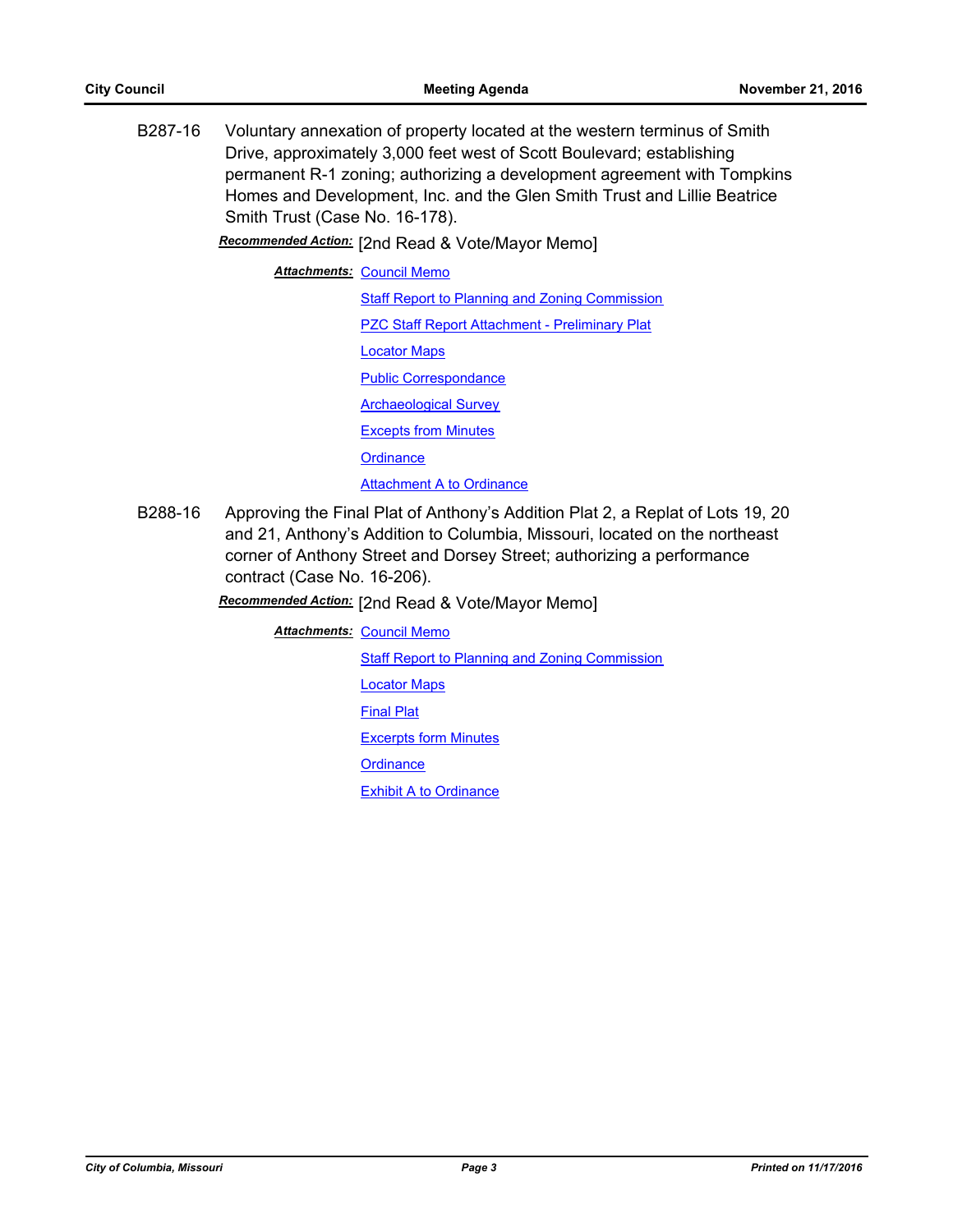B289-16 Approving the Final Plat of Cunningham Place Plat 2, a Replat of Lot 3 of the Revised Plat of Cunningham Place, and Lots 1, 2 and 3 of Mitchell Court, Columbia, Missouri, located on the east side of College Avenue and south of Paris Road 404 and 408 N. College Avenue); authorizing a performance contract (Case No. 16-207).

*Recommended Action:* [2nd Read & Vote/Mayor Memo]

**Attachments: [Council Memo](http://gocolumbiamo.legistar.com/gateway.aspx?M=F&ID=1aecd4f3-34fb-4680-b69a-f5d91d07e21f.docx)** 

[Staff Report to Planning and Zoning Commission](http://gocolumbiamo.legistar.com/gateway.aspx?M=F&ID=7b509674-e75e-48ec-8db6-14f4d4c55a5e.pdf) [Locator Maps](http://gocolumbiamo.legistar.com/gateway.aspx?M=F&ID=767eb26f-bc5b-4f8d-8458-82d4c9bd37ec.pdf) [Final Plat](http://gocolumbiamo.legistar.com/gateway.aspx?M=F&ID=9ac94ab5-48fd-4bf3-a8fc-baaea716b027.pdf) [Excepts from Minutes](http://gocolumbiamo.legistar.com/gateway.aspx?M=F&ID=8f059625-f64f-4565-9f49-17379fbab735.docx) **[Ordinance](http://gocolumbiamo.legistar.com/gateway.aspx?M=F&ID=40bb7d41-4dc9-4ad1-b6dd-4f3f60e2efe6.doc)** [Exhibit A to Ordinance](http://gocolumbiamo.legistar.com/gateway.aspx?M=F&ID=b42eed7d-be51-44fc-b918-2bb8bfe379c5.pdf)

B306-16 Amending the FY 2017 Annual Budget by adding and deleting positions in the Police Department; amending the FY 2017 Classification and Pay Plan by adding and closing classifications.

*Recommended Action:* [2nd Read & Vote/Mayor Memo]

**Attachments: [Amendment Sheet](http://gocolumbiamo.legistar.com/gateway.aspx?M=F&ID=e7a98c1d-dafe-4207-84c0-6ae2f196b73a.doc)** 

[Supplemental Council Memo](http://gocolumbiamo.legistar.com/gateway.aspx?M=F&ID=eb62f1c7-14eb-4444-961a-764dee70ffdd.docx)

[Council Memo - CPD Classification and Pay Plan Amendments](http://gocolumbiamo.legistar.com/gateway.aspx?M=F&ID=07eda2e1-601a-4af8-a807-d4237a7af6d7.docx)

[Classification and Pay Plan Amendments - Police](http://gocolumbiamo.legistar.com/gateway.aspx?M=F&ID=bc4390ad-2950-41d9-9328-9e47f9e6adf5.doc)

[Council Memo - HR Recommended Classification and Pay Plan Amendments](http://gocolumbiamo.legistar.com/gateway.aspx?M=F&ID=31a7dd45-2e86-4e8f-a95f-f278e9b5a687.docx)

[Classification and Pay Plan Amendments - Sustainability, Finance, Health](http://gocolumbiamo.legistar.com/gateway.aspx?M=F&ID=4150dc08-b0ef-4ce4-8154-b7b6a01142bf.doc)

[FY 2017 Classification and Pay Plan Amendments \(eff. 11-21-2016\)](http://gocolumbiamo.legistar.com/gateway.aspx?M=F&ID=787b96c7-a91c-432f-bbe6-2a1ed69412d1.pdf)

**[Ordinance](http://gocolumbiamo.legistar.com/gateway.aspx?M=F&ID=d7034162-8a03-43e0-a9c9-6acdb692c441.doc)** 

### **VII. CONSENT AGENDA**

B286-16 Voluntary annexation of property located on the west side of Highway PP and north of Mexico Gravel Road (3891 North Highway PP); establishing permanent R-1 zoning (Case No. 16-196).

*Recommended Action:* [2nd Read & Vote/Mayor Memo]

**Attachments: [Council Memo](http://gocolumbiamo.legistar.com/gateway.aspx?M=F&ID=79f1f657-032c-4da1-ba03-5ff83c1dc343.docx)** [Staff report to Planning and Zoning Commission](http://gocolumbiamo.legistar.com/gateway.aspx?M=F&ID=a0749aea-5483-4c29-a699-00c5db7616d5.pdf) [Locator Maps](http://gocolumbiamo.legistar.com/gateway.aspx?M=F&ID=75db1b66-38c6-4b0b-a315-3e036f398b78.pdf) [Diagram - Proposed Force Main Route](http://gocolumbiamo.legistar.com/gateway.aspx?M=F&ID=88feb5bf-3a49-42a2-9395-f307fb61688c.pdf) [Public Correspondence](http://gocolumbiamo.legistar.com/gateway.aspx?M=F&ID=1c9ff4a3-9ed7-4364-8259-10b3b86b1b5d.pdf) [Excerpts from Minutes](http://gocolumbiamo.legistar.com/gateway.aspx?M=F&ID=ebeee7e2-adf1-4b60-934d-7c5d6a5c2ae5.docx) **[Ordinance](http://gocolumbiamo.legistar.com/gateway.aspx?M=F&ID=d4643d12-238a-439c-b8c4-519a7dc11988.doc)**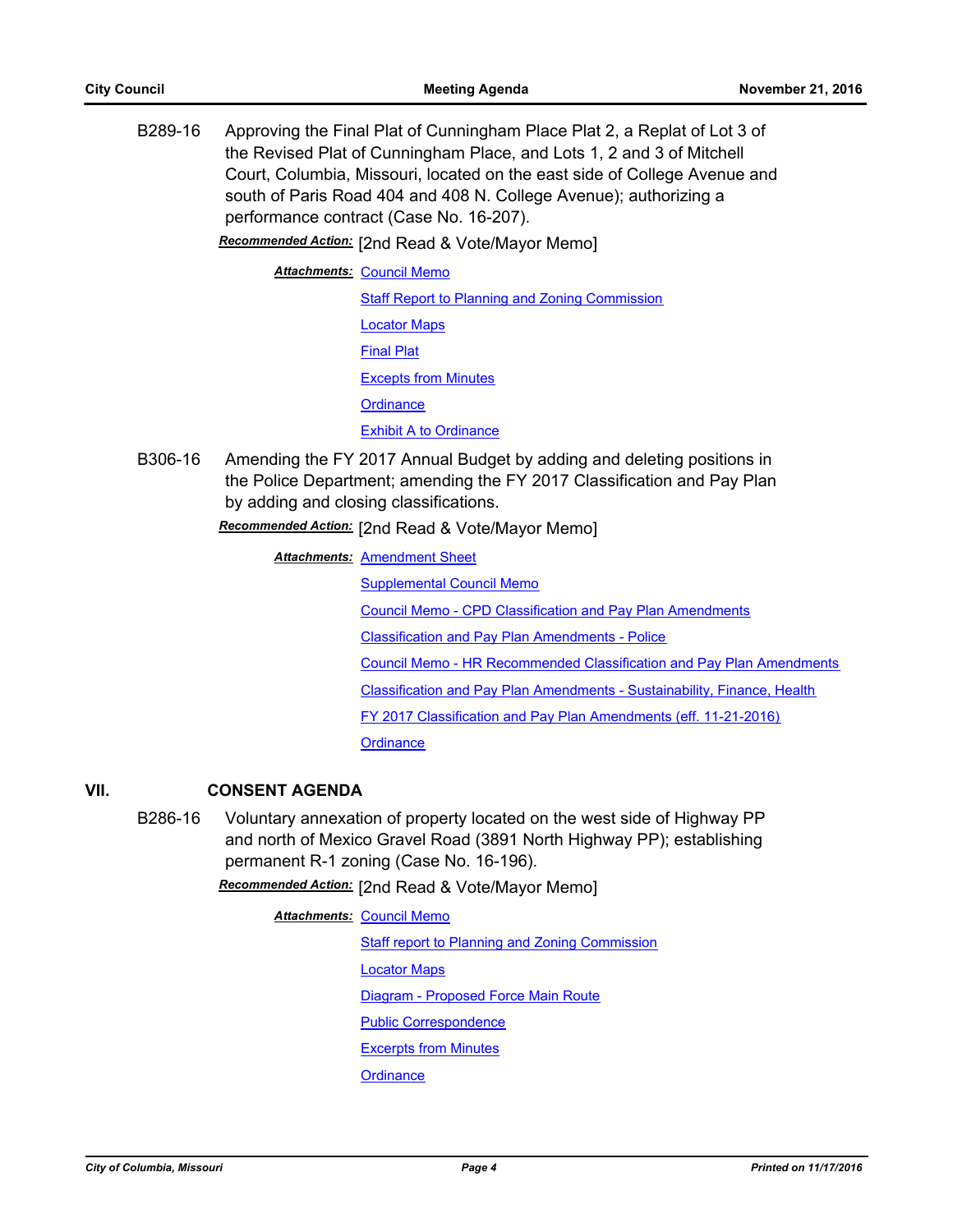B290-16 Approving the Final Plat of Wyndham Commercial Corner located northeast of the intersection of Scott Boulevard and State Rout KK; authorizing a performance contract.

*Recommended Action:* [2nd Read & Vote/Mayor Memo]

**Attachments: [Council Memo](http://gocolumbiamo.legistar.com/gateway.aspx?M=F&ID=acfb0c5f-bb5c-4c98-bb33-808e5c3f7bb9.docx)** [Locator Maps](http://gocolumbiamo.legistar.com/gateway.aspx?M=F&ID=677e0361-fba6-410e-a191-89e476f1aa7e.pdf) [Final Plat](http://gocolumbiamo.legistar.com/gateway.aspx?M=F&ID=76ad7b4f-0eef-4218-9faf-980d459dcf6a.pdf) [R51-07](http://gocolumbiamo.legistar.com/gateway.aspx?M=F&ID=1b792504-1bd1-4ef6-8a12-6d4841a002d7.pdf) [Preliminary Plat approved 02-19-2007](http://gocolumbiamo.legistar.com/gateway.aspx?M=F&ID=74b1ebd3-ad31-4aeb-bb0f-767e3f743f97.pdf) **[Ordinance](http://gocolumbiamo.legistar.com/gateway.aspx?M=F&ID=82be7379-55a7-4c36-ae49-1f1ebb594ff4.doc)** [Exhibit A to Ordinance](http://gocolumbiamo.legistar.com/gateway.aspx?M=F&ID=29fdbf82-d0e1-4384-8b50-6aa717f1ea87.pdf)

B291-16 Vacating a stormwater drainage easement on Lots 69 and C1 within Bristol Lake Plat 1 located on the north side of Bradington Drive and northwest of Bristol Lake Drive (Case No. 16-180).

*Recommended Action:* [2nd Read & Vote/Mayor Memo]

**Attachments: [Council Memo](http://gocolumbiamo.legistar.com/gateway.aspx?M=F&ID=171e0467-451a-45ec-a9f3-74ed10b1e704.docx)** 

[Vacation Graphic](http://gocolumbiamo.legistar.com/gateway.aspx?M=F&ID=9937f80b-0243-42ea-8b8c-96f19dca95ee.pdf)

[Easement Rededication Graphic](http://gocolumbiamo.legistar.com/gateway.aspx?M=F&ID=04a7c8c3-0aac-43d1-b13f-abad5ea648be.pdf)

[Locator Maps](http://gocolumbiamo.legistar.com/gateway.aspx?M=F&ID=be302c56-0cce-41b4-af19-31a6d81aceb0.pdf)

**[Ordinance](http://gocolumbiamo.legistar.com/gateway.aspx?M=F&ID=35dbfe84-8cb0-4797-840b-1aee41fc57bd.doc)** 

B292-16 Appropriating funds to finalize and close out the Chapel Hill Road improvement project.

*Recommended Action:* [2nd Read & Vote/Mayor Memo]

**Attachments: [Council Memo](http://gocolumbiamo.legistar.com/gateway.aspx?M=F&ID=af0c4ade-ab52-4591-a15c-837828a227c9.docx)** 

**[Ordinance](http://gocolumbiamo.legistar.com/gateway.aspx?M=F&ID=cc89ba5d-72c5-49db-8934-4f9e9c33541c.doc)** 

B293-16 Appropriating and transferring funds relating to the Grissum Building renovation improvement project.

*Recommended Action:* [2nd Read & Vote/Mayor Memo]

**Attachments: [Council Memo](http://gocolumbiamo.legistar.com/gateway.aspx?M=F&ID=daa31df5-440f-4959-9fad-080fcee12ac3.docx)** 

**[Ordinance](http://gocolumbiamo.legistar.com/gateway.aspx?M=F&ID=9dcc4639-ffc7-41ba-b189-c5bc291991e9.doc)** 

B294-16 Authorizing an agreement with PNC Bank, National Association, Lexington Steel Corporation and LexWest, LLC to facilitate warehouse storage of carbon steel at the City's transload facility.

*Recommended Action:* [2nd Read & Vote/Mayor Memo]

**Attachments: [Council Memo](http://gocolumbiamo.legistar.com/gateway.aspx?M=F&ID=bbee6847-6e3d-4abc-80a6-a7bbbe4a1063.docx)** 

**[Ordinance](http://gocolumbiamo.legistar.com/gateway.aspx?M=F&ID=5a280f2c-9147-4bef-ab21-c8bee45dae55.doc)**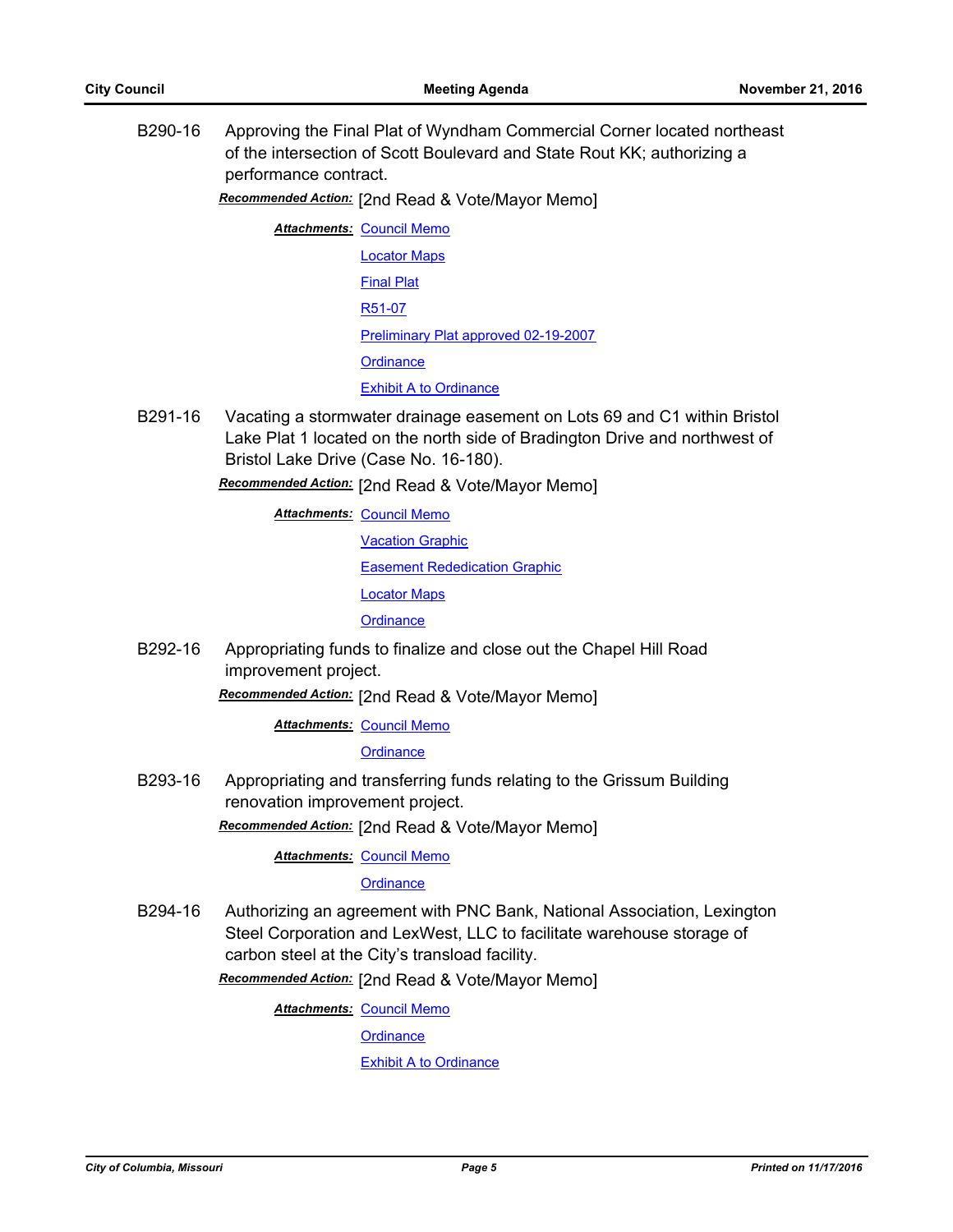B295-16 Authorizing a contract of obligation with the Missouri Department of Natural Resources to satisfy financial assurance requirements for proper closure and post-closure care with respect to a permit for operation of a solid waste disposal area.

*Recommended Action:* [2nd Read & Vote/Mayor Memo]

**Attachments: [Council Memo](http://gocolumbiamo.legistar.com/gateway.aspx?M=F&ID=b13da7fc-e15d-45ae-9440-5b4c79eca195.docx)** 

[Correspondence from MDNR](http://gocolumbiamo.legistar.com/gateway.aspx?M=F&ID=3ee8e934-8d89-4954-a238-96d8af158886.pdf) **[Ordinance](http://gocolumbiamo.legistar.com/gateway.aspx?M=F&ID=23145d77-8375-4354-b7ab-8d072745a46a.doc)** 

[Exhibit A to Ordinance](http://gocolumbiamo.legistar.com/gateway.aspx?M=F&ID=fe15ced6-4c91-43e9-8b71-c9ba2348a995.doc)

B296-16 Authorizing permit holder and certifier registration designations relating to the electronic filing of discharge monitoring reports, in compliance with the National Pollutant Discharge Elimination System Electronic Reporting Rule, with the Missouri Department of Natural Resources Water Protection Program.

*Recommended Action:* [2nd Read & Vote/Mayor Memo]

**Attachments: [Council Memo](http://gocolumbiamo.legistar.com/gateway.aspx?M=F&ID=35bf8bdc-8a73-4098-9792-d8fd6d94d549.docx)** 

[Correspondence from MDNR](http://gocolumbiamo.legistar.com/gateway.aspx?M=F&ID=dad2fd1e-854a-4c64-9c8f-a8e2a45f485f.pdf) [eDMR Application](http://gocolumbiamo.legistar.com/gateway.aspx?M=F&ID=8f1de7a2-84df-4e59-8143-cc98a757e77b.pdf)

**[Ordinance](http://gocolumbiamo.legistar.com/gateway.aspx?M=F&ID=ec951893-6ab9-4108-90f8-49b9e9192dfd.doc)** 

B297-16 Accepting conveyances for water, utility and electric purposes. *Recommended Action:* [2nd Read & Vote/Mayor Memo]

**Attachments: [Council Memo](http://gocolumbiamo.legistar.com/gateway.aspx?M=F&ID=599411a4-630a-47b9-8a3a-4f0abbb191ed.docx)** 

#### **[Ordinance](http://gocolumbiamo.legistar.com/gateway.aspx?M=F&ID=7ebd20a7-88a5-4c17-ae22-406454d2f715.doc)**

B298-16 Accepting conveyances for drainage and utility purposes. *Recommended Action:* [2nd Read & Vote/Mayor Memo]

**Attachments: [Council Memo](http://gocolumbiamo.legistar.com/gateway.aspx?M=F&ID=b41b951c-c4ea-43cd-9316-457be25720de.docx)** 

#### **[Ordinance](http://gocolumbiamo.legistar.com/gateway.aspx?M=F&ID=a02d5c3b-979b-4073-9dbd-7afe2ad900ca.doc)**

B300-16 Authorizing Amendment No. 2 to the program services contract with the Missouri Department of Health and Senior Services for maternal child health services; appropriating funds.

*Recommended Action:* [2nd Read & Vote/Mayor Memo]

**Attachments: [Council Memo](http://gocolumbiamo.legistar.com/gateway.aspx?M=F&ID=65ecf0dc-2126-49e5-a9a0-b3ba8b945583.docx)** 

**[Ordinance](http://gocolumbiamo.legistar.com/gateway.aspx?M=F&ID=45b5b3f8-5e24-43d0-8e6b-77d19d87e1d1.doc)**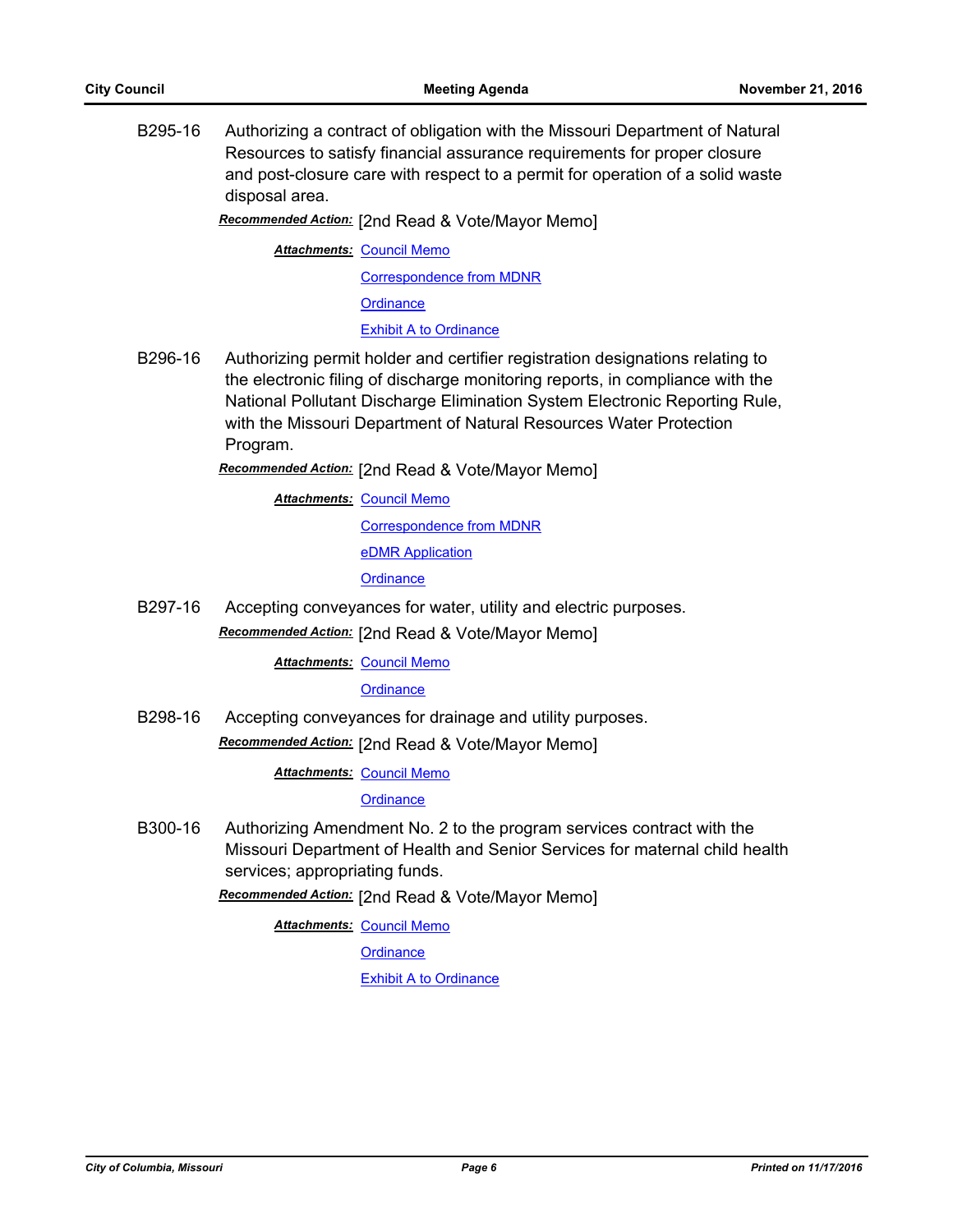B301-16 Authorizing a subrecipient monitoring agreement with Boone County, Missouri relating to acceptance of the FY 2016 Justice Assistance Grant (JAG) Program Award to purchase equipment for the Police Department; appropriating funds.

*Recommended Action:* [2nd Read & Vote/Mayor Memo]

**Attachments: [Council Memo](http://gocolumbiamo.legistar.com/gateway.aspx?M=F&ID=560b372a-ce62-47e0-84a5-04ab49698a36.docx)** 

[Intergovernmental Agreement approved by City Council 7/18/16](http://gocolumbiamo.legistar.com/gateway.aspx?M=F&ID=6bfefd54-2e57-4104-a014-2b7eb4af2414.pdf) **[Ordinance](http://gocolumbiamo.legistar.com/gateway.aspx?M=F&ID=0e3c7c4d-829f-44fb-a031-408759cd062e.doc)** 

[Exhibit A to Ordinance](http://gocolumbiamo.legistar.com/gateway.aspx?M=F&ID=0b081d24-3fe3-4b62-9f22-82dd0de7e2a5.pdf)

B302-16 Accepting funds from the Community Foundation of Central Missouri to be used for FY 2017 annual arts agency funding; appropriating funds. *Recommended Action:* [2nd Read & Vote/Mayor Memo]

**Attachments: [Council Memo](http://gocolumbiamo.legistar.com/gateway.aspx?M=F&ID=80b594dd-6488-4fc8-833f-27a6bfda019c.docx)** 

**[Ordinance](http://gocolumbiamo.legistar.com/gateway.aspx?M=F&ID=4a8d1a95-599b-4267-ba6c-4c136a1c8603.doc)** 

B303-16 Authorizing a first amendment to antenna agreement and memorandum of agreement with Cellco Partnership, d/b/a Verizon Wireless, relating to the lease of property and space on the Shepard Water Tower (1160 Cinnamon Hill Lane).

*Recommended Action:* [2nd Read & Vote/Mayor Memo]

**Attachments: [Council Memo](http://gocolumbiamo.legistar.com/gateway.aspx?M=F&ID=af3b7c63-0577-4f52-8cac-9bbe8f859c64.docx)** 

**[Ordinance](http://gocolumbiamo.legistar.com/gateway.aspx?M=F&ID=33274928-b6a6-4269-9fe1-658b1288d7d6.doc)** 

[Attachment A to Ordinance](http://gocolumbiamo.legistar.com/gateway.aspx?M=F&ID=911ab4d2-1665-4bbf-8de6-d9b98db021fc.pdf)

B304-16 Authorizing a first amendment to tower agreement and memorandum of agreement with Cellco Partnership, d/b/a Verizon Wireless, relating to the lease of City-owned property located at 1313 Lakeview Street (Grissum Building).

*Recommended Action:* [2nd Read & Vote/Mayor Memo]

**Attachments: [Council Memo](http://gocolumbiamo.legistar.com/gateway.aspx?M=F&ID=3146fc1c-27dd-495b-b674-330cf8f830c4.docx)** 

**[Ordinance](http://gocolumbiamo.legistar.com/gateway.aspx?M=F&ID=79d4d45d-d3a8-4bfd-a05c-ec8994b399c4.doc)** 

[Attachment A to Ordinance](http://gocolumbiamo.legistar.com/gateway.aspx?M=F&ID=5d3f70ed-9a84-4134-8e47-ac9d378661bf.pdf)

B305-16 Authorizing an agreement with The Curators of the University of Missouri, on behalf of its Veterinary Medical Teaching Hospital, for emergency veterinary services.

*Recommended Action:* [2nd Read & Vote/Mayor Memo]

**Attachments: [Council Memo](http://gocolumbiamo.legistar.com/gateway.aspx?M=F&ID=aa99eed1-d193-4207-a24d-f95a1c722170.docx)** 

**[Ordinance](http://gocolumbiamo.legistar.com/gateway.aspx?M=F&ID=09b285c3-6341-41ab-a608-0e9ba0203c9c.doc)**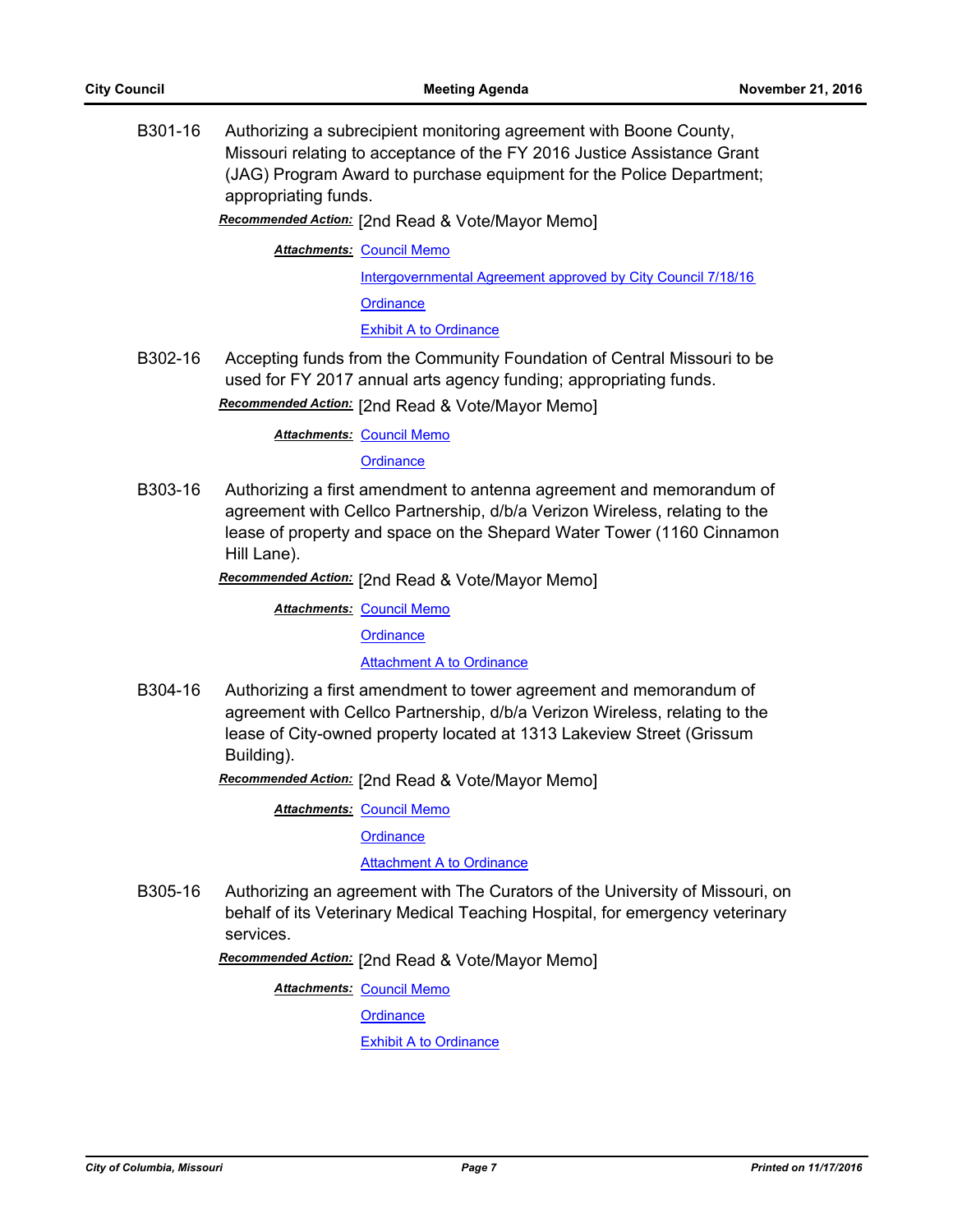B307-16 Amending Chapter 19 of the City Code relating to payment of floating holidays for certain fire department employees.

*Recommended Action:* [2nd Read & Vote/Mayor Memo]

**Attachments: [Council Memo](http://gocolumbiamo.legistar.com/gateway.aspx?M=F&ID=7fd61c2f-0195-401a-b5bc-740267dc5afc.docx)** 

#### **[Ordinance](http://gocolumbiamo.legistar.com/gateway.aspx?M=F&ID=b25902d2-1c2d-4434-b765-1b47acdb9b79.doc)**

R169-16 Authorizing a professional architectural services agreement with Simon Oswald Associates, Inc. for design services relating to the renovation of the Columbia Police Department facility located at 600 E. Walnut Street. *Recommended Action:* [Read & Vote/Mayor Memo]

**Attachments: [Council Memo](http://gocolumbiamo.legistar.com/gateway.aspx?M=F&ID=93156b1b-6c3b-4a9d-917a-035259376d2d.docx)** 

**[Resolution](http://gocolumbiamo.legistar.com/gateway.aspx?M=F&ID=c4a6877a-4fb2-41b4-ba41-ba44a42c5743.doc)** 

[Exhibit A to Resolution](http://gocolumbiamo.legistar.com/gateway.aspx?M=F&ID=f4242760-fa70-42ba-b91f-d9cd47bdf5a0.pdf)

R170-16 Authorizing a grant agreement with Wilkes Boulevard United Methodist Church, Inc. for the provision of homeless day center services.

*Recommended Action:* [Read & Vote/Mayor Memo]

**Attachments: [Council Memo](http://gocolumbiamo.legistar.com/gateway.aspx?M=F&ID=615e6869-0c84-41a1-a456-ce437f45eb8f.docx)** 

**[Resolution](http://gocolumbiamo.legistar.com/gateway.aspx?M=F&ID=8a5e27bc-dd33-4278-af93-73d0748152d6.doc)** 

[Exhibit A to Resolution](http://gocolumbiamo.legistar.com/gateway.aspx?M=F&ID=9994895c-8e88-4f4b-9d29-12f3b73fdbb9.docx)

R171-16 Authorizing an agreement with WebQA, Inc. for software services relating to open records requests.

*Recommended Action:* [Read & Vote/Mayor Memo]

**Attachments: [Council Memo](http://gocolumbiamo.legistar.com/gateway.aspx?M=F&ID=2bd33c45-6458-4210-852b-1a2177c84171.docx)** 

**[Resolution](http://gocolumbiamo.legistar.com/gateway.aspx?M=F&ID=d476696b-0313-4f75-a711-b74d96e131aa.doc)** 

[Exhibit A to Resolution](http://gocolumbiamo.legistar.com/gateway.aspx?M=F&ID=a7b9e796-a952-40df-abbf-3647588843fb.pdf)

R172-16 Authorizing agreements for FY 2017 Signature Series Funding under the Tourism Development Program; transferring tourism development funds to the Parks and Recreation Department for the Heritage Festival.

*Recommended Action:* [Read & Vote/Mayor Memo]

**Attachments: [Council Memo](http://gocolumbiamo.legistar.com/gateway.aspx?M=F&ID=a3fefd56-d586-4067-a9a6-9445ff61ed46.docx)** 

**[Resolution](http://gocolumbiamo.legistar.com/gateway.aspx?M=F&ID=2fdcedd8-cea8-403c-881b-9792ea023c50.doc)** 

[Exhibit A to Resolution](http://gocolumbiamo.legistar.com/gateway.aspx?M=F&ID=407ce259-44b9-42d5-8d44-5ebc81fe7670.doc)

[Exhibit B to Resolution](http://gocolumbiamo.legistar.com/gateway.aspx?M=F&ID=61fa3667-889e-4315-96ed-5dd21c57688f.doc)

[Exhibit C to Resolution](http://gocolumbiamo.legistar.com/gateway.aspx?M=F&ID=91c5a4c3-5cca-45d5-b9ec-fd295b1831ab.doc)

[Exhibit D to Resolution](http://gocolumbiamo.legistar.com/gateway.aspx?M=F&ID=07ead578-dc1f-47ba-a388-511e50fbe6e2.doc)

[Exhibit E to Resolution](http://gocolumbiamo.legistar.com/gateway.aspx?M=F&ID=e95597b1-a882-46dd-9edf-a249de6fcd4b.doc)

[Exhibit F to Resolution](http://gocolumbiamo.legistar.com/gateway.aspx?M=F&ID=7f111a5c-6429-445e-9e1b-1f7bd9ac0530.doc)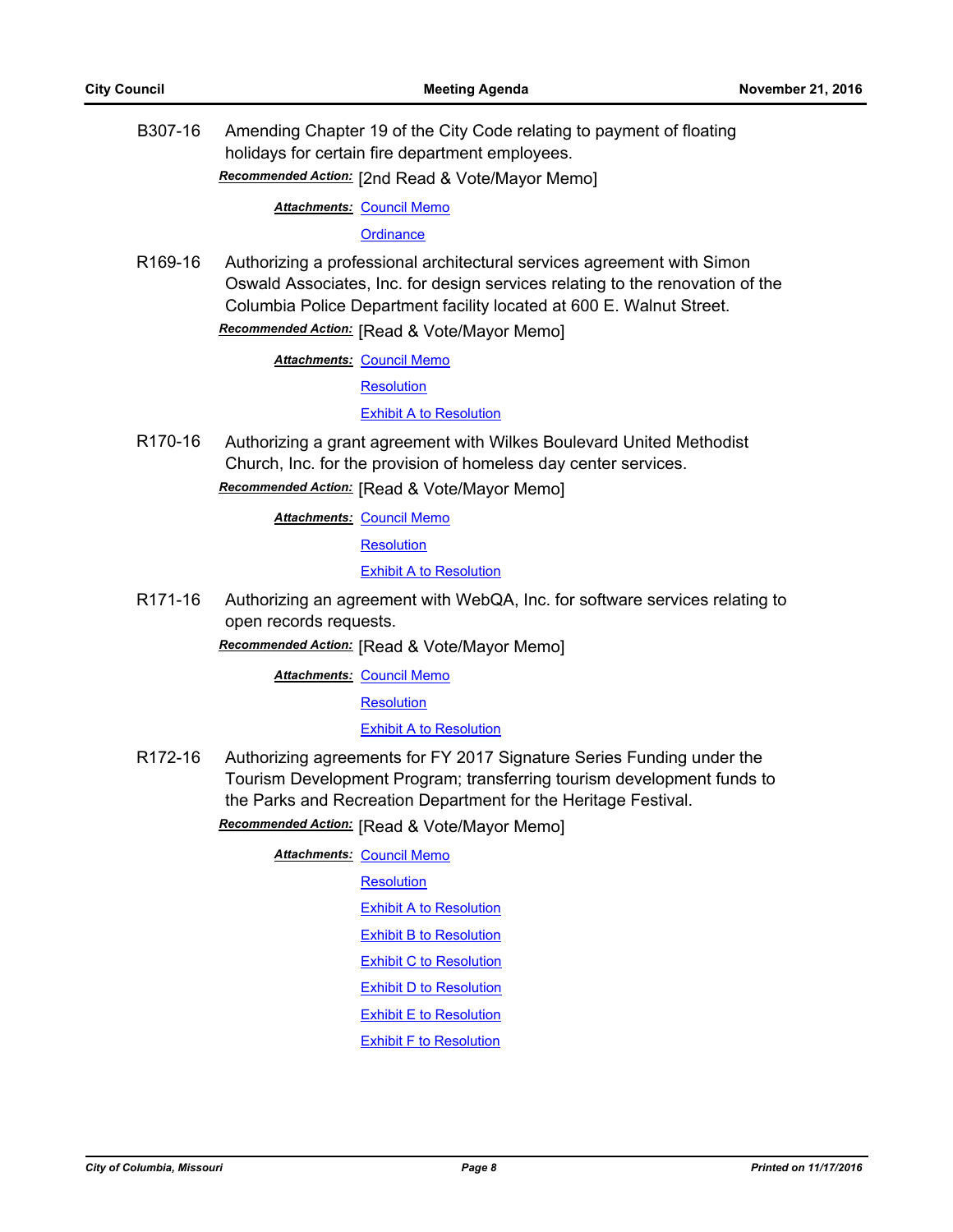### **VIII. NEW BUSINESS**

R173-16 Approving the Preliminary Plat of Fox Creek Subdivision located on the west side of Highway PP (3891 N. Highway PP) (Case No. 16-197). *Recommended Action:* [Read & Vote/Mayor Memo]

**Attachments: [Council Memo](http://gocolumbiamo.legistar.com/gateway.aspx?M=F&ID=198184e7-0a15-4786-8786-4e26041944e5.docx)** 

- [Staff Report to Planning and Zoning Commission](http://gocolumbiamo.legistar.com/gateway.aspx?M=F&ID=30ce2ed7-e37d-4e09-867d-b5bc053632f7.pdf) [Locator Maps](http://gocolumbiamo.legistar.com/gateway.aspx?M=F&ID=2572a395-c178-4682-98fe-250a032d9ef4.pdf) **[Preliminary Plat](http://gocolumbiamo.legistar.com/gateway.aspx?M=F&ID=a8efff91-32e7-4f7b-bc5c-80d13534bb25.pdf)** [Correspondence from Applicant - 9-28-16](http://gocolumbiamo.legistar.com/gateway.aspx?M=F&ID=fc213145-c6ef-4f03-b991-37dc336d0b53.pdf) [Correspondence from Public](http://gocolumbiamo.legistar.com/gateway.aspx?M=F&ID=8d18f3bb-dde8-448c-8d04-b6b61ca67ff3.pdf) [Correspondence from Applicant - 11-15-16](http://gocolumbiamo.legistar.com/gateway.aspx?M=F&ID=de490f46-2e3a-44fe-807a-0f5fd9ca9e55.pdf) [Excerpts from Minutes](http://gocolumbiamo.legistar.com/gateway.aspx?M=F&ID=351b20c9-9ad1-4dac-b359-52f345d23518.docx) **[Resolution](http://gocolumbiamo.legistar.com/gateway.aspx?M=F&ID=90e4da11-e663-4420-9316-d9a7ad8859c4.doc)**
- R174-16 Approving the Preliminary Plat of Breckenridge Park located at the western terminus of Smith Drive, approximately 3,000 feet west of Scott Boulevard; granting a variance from the Subdivision Regulations as it relates to direct driveway access on Smith Drive (Case No. 16-179).

*Recommended Action:* [Read & Vote/Mayor Memo]

**Attachments: [Council Memo](http://gocolumbiamo.legistar.com/gateway.aspx?M=F&ID=3abbbfbc-a1d4-475e-b4bf-d0c37d8eb822.docx) [Staff Report to Planning and Zoning Commission](http://gocolumbiamo.legistar.com/gateway.aspx?M=F&ID=db7f6e84-fa99-4d06-a534-6fc6814e0e61.pdf)** [Locator Maps](http://gocolumbiamo.legistar.com/gateway.aspx?M=F&ID=7a68033d-e15f-4a81-a7cd-3e196afb7a51.pdf) **[Preliminary Plat](http://gocolumbiamo.legistar.com/gateway.aspx?M=F&ID=9013284b-831b-418c-8ec8-5655143f20bf.pdf)** [Attachment to PZC Staff Report - Variance Worksheet](http://gocolumbiamo.legistar.com/gateway.aspx?M=F&ID=456f5ee8-463a-4aee-a024-6318bd69a45b.pdf) **[Attachment to PZC Staff Report - MRP Plan](http://gocolumbiamo.legistar.com/gateway.aspx?M=F&ID=6a9975a2-5288-4f83-a799-ce198274d91e.pdf)** [Attachment to PZC Staff Report - Archaeological Survey](http://gocolumbiamo.legistar.com/gateway.aspx?M=F&ID=667df746-fa79-4c5c-87c4-b7f0d78389bb.pdf) [Attachment to PZC Staff Report - CATSO Minutes \(5/26/16\)](http://gocolumbiamo.legistar.com/gateway.aspx?M=F&ID=cea5f606-5592-4405-8a5c-b0ca969ceecb.pdf) [Excerpt from Minutes](http://gocolumbiamo.legistar.com/gateway.aspx?M=F&ID=baff6450-83e6-42cb-b389-74fa80c5280b.docx) [Correspondence from Public](http://gocolumbiamo.legistar.com/gateway.aspx?M=F&ID=c97f7a57-7251-4e43-83b3-3e68c8774698.pdf) **[Resolution](http://gocolumbiamo.legistar.com/gateway.aspx?M=F&ID=10c9a263-9b51-427e-bb75-b7df1bdf9401.doc)**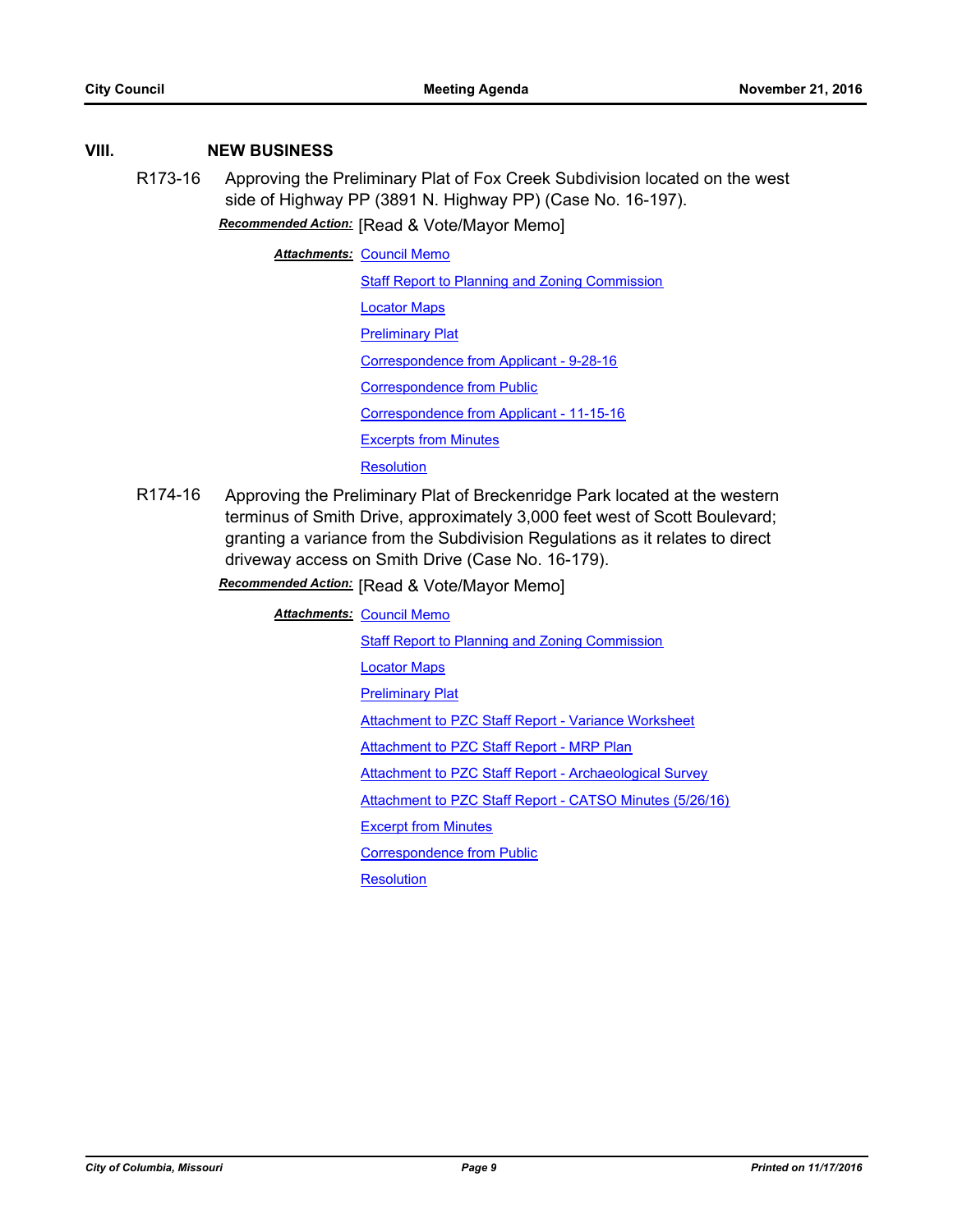#### **IX. INTRODUCTION AND FIRST READING**

B308-16**\*\*** Approving the Wyndham Commercial Corner C-P Plan located on the northeast corner of Scott Boulevard and State Route KK (Case No. 16-205). *Recommended Action:* [Intro & 1st Read/Mayor Memo]

**Attachments: [Council Memo](http://gocolumbiamo.legistar.com/gateway.aspx?M=F&ID=95f503e5-f5c7-459e-b3fc-c0ccd2d70c1c.docx)** 

**[Staff Report to Planning and Zoning Commission](http://gocolumbiamo.legistar.com/gateway.aspx?M=F&ID=9f72fbfa-dbb0-458b-b5b5-37d8ec1f5e2e.pdf)** [Locator maps](http://gocolumbiamo.legistar.com/gateway.aspx?M=F&ID=62c7a0bc-7cf8-44ee-9351-910445ef045b.pdf) [Development Plan \(Sheet 1\)](http://gocolumbiamo.legistar.com/gateway.aspx?M=F&ID=0017fdc6-be27-4987-a229-6e898fdd7b87.pdf) [Development Plan \(Sheet 2\)](http://gocolumbiamo.legistar.com/gateway.aspx?M=F&ID=9c97caa1-6018-4a8e-9e2e-b6db0d9dfbf6.pdf) [2007 Rezoning Ordinance](http://gocolumbiamo.legistar.com/gateway.aspx?M=F&ID=3b5ca41f-4166-474e-a96c-f23751f5b39b.pdf) [Excerpts from Minutes](http://gocolumbiamo.legistar.com/gateway.aspx?M=F&ID=f1ede470-103a-4538-b52f-ac711bae1985.docx) **[Ordinance](http://gocolumbiamo.legistar.com/gateway.aspx?M=F&ID=48970e68-713e-48a3-be98-f128e617a66f.doc) [Exhibit A to Ordinance](http://gocolumbiamo.legistar.com/gateway.aspx?M=F&ID=fb653408-0604-4179-a925-a66ae994aab8.pdf)** 

B309-16**\*** Approving the Final Plat of The Vineyards, Plat No. 3 located at the western terminus of Stone Mountain Parkway; authorizing a performance contract (Case No. 16-128).

*Recommended Action:* [Intro & 1st Read/Mayor Memo]

| <b>Attachments: Council Memo</b>       |  |
|----------------------------------------|--|
| <b>Locator Maps</b>                    |  |
| Final Plat (page 1)                    |  |
| Final Plat (page 2)                    |  |
| Preliminary Plat (previously approved) |  |
| Ordinance                              |  |
| <b>Exhibit A to Ordinance</b>          |  |

B310-16**\*** Approving the Final Plat of Fox Lair, Plat No. 3 located at the western terminus of Fort Sumter Court and west of Buchanan Drive; authorizing a performance contract (Case No. 16-203).

*Recommended Action:* [Intro & 1st Read/Mayor Memo]

**Attachments: [Council Memo](http://gocolumbiamo.legistar.com/gateway.aspx?M=F&ID=b2506edb-61a9-4e61-ac9a-a76f9602fafd.docx)** 

[Locator Maps](http://gocolumbiamo.legistar.com/gateway.aspx?M=F&ID=209ac530-306f-4d87-be33-241eccee83e7.pdf) [Final Plat](http://gocolumbiamo.legistar.com/gateway.aspx?M=F&ID=492e0d35-0dce-4ef0-91d1-81ff946d10a5.pdf) [Approved Prelimary Plat \(Fox Lair Plat 1\)](http://gocolumbiamo.legistar.com/gateway.aspx?M=F&ID=5c5c3c2e-ccf0-4f47-8785-de686b1f3548.pdf) **[Ordinance](http://gocolumbiamo.legistar.com/gateway.aspx?M=F&ID=a288e472-6e23-4ce0-914e-e87b44427455.doc)** [Exhibit A to Ordinance](http://gocolumbiamo.legistar.com/gateway.aspx?M=F&ID=26de08bf-4f2d-4599-bccb-01e1ce87c514.pdf)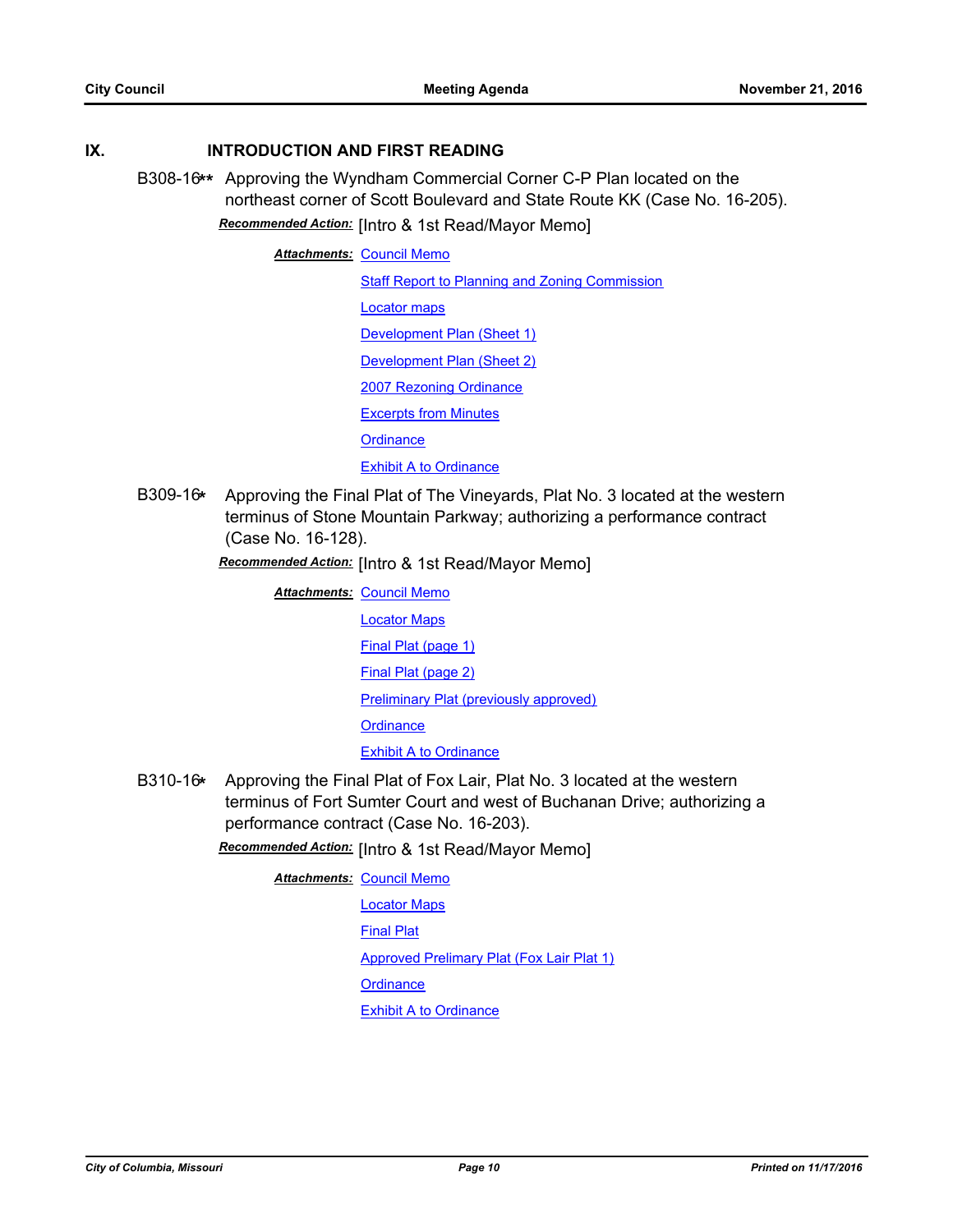B311-16**\*** Vacating an existing sanitary sewer easement located on the northwest corner of Nifong Boulevard and Santiago Drive (Case No. 16-165). *Recommended Action:* [Intro & 1st Read/Mayor Memo]

**Attachments: [Council Memo](http://gocolumbiamo.legistar.com/gateway.aspx?M=F&ID=54a05e63-4fda-4911-a750-996a03d4bc7e.docx)** 

[Vacation Graphic](http://gocolumbiamo.legistar.com/gateway.aspx?M=F&ID=4cca7aef-efcd-40e3-9dcb-e7495b71bf37.pdf)

[Locator Maps](http://gocolumbiamo.legistar.com/gateway.aspx?M=F&ID=b1275f99-e459-4608-8368-c712bf26c245.pdf)

[Diagram - Sewer Diagram](http://gocolumbiamo.legistar.com/gateway.aspx?M=F&ID=f5513f4c-0672-4a1c-bf54-0c4783970ac7.pdf)

**[Ordinance](http://gocolumbiamo.legistar.com/gateway.aspx?M=F&ID=a1a86360-5f7a-4ed8-96a6-ca733996ba22.doc)** 

B312-16**\*** Vacating an unused trail easement that was acquired as part of the Hominy Creek Trail Phase II project.

*Recommended Action:* [Intro & 1st Read/Mayor Memo]

**Attachments: [Council Memo](http://gocolumbiamo.legistar.com/gateway.aspx?M=F&ID=ecd7884e-07d5-48de-ad4a-f25e758fe3cd.docx)** 

[Revised Easement](http://gocolumbiamo.legistar.com/gateway.aspx?M=F&ID=bf23ffc7-01b6-48be-b46e-d89889a0343b.pdf)

**[Diagram](http://gocolumbiamo.legistar.com/gateway.aspx?M=F&ID=1c13542b-9f62-4f03-a359-501c8e7798bc.pdf)** 

#### **[Ordinance](http://gocolumbiamo.legistar.com/gateway.aspx?M=F&ID=0c4cc1ae-8555-4942-a9af-6c02acf2d4f9.doc)**

B313-16**\*** Amending Chapter 14 of the City Code to change the speed limit on portions of Providence Road and Battle Avenue.

*Recommended Action:* [Intro & 1st Read/Mayor Memo]

- **Attachments: [Council Memo](http://gocolumbiamo.legistar.com/gateway.aspx?M=F&ID=0ddf1b16-0077-4802-b3d1-a25ac3bc7638.docx)** [Letter from MoDOT](http://gocolumbiamo.legistar.com/gateway.aspx?M=F&ID=dda153fa-4d64-47b7-82cb-bc88142aff71.pdf) [State Route 163 \(Providence Road\) Speed Study](http://gocolumbiamo.legistar.com/gateway.aspx?M=F&ID=2bad15c2-8437-4fa7-9385-cbef33c7c646.pdf) [Location Map State Route 163](http://gocolumbiamo.legistar.com/gateway.aspx?M=F&ID=302b58db-eb43-4b92-aca7-fc2857d454c1.pdf) [Battle Avenue Speed Study](http://gocolumbiamo.legistar.com/gateway.aspx?M=F&ID=9f216e39-4ab1-4173-967f-1629cdda942c.pdf) [Location Map Battle Avenue](http://gocolumbiamo.legistar.com/gateway.aspx?M=F&ID=b9188664-dc29-4b45-9e41-c6de41922daa.pdf) **[Ordinance](http://gocolumbiamo.legistar.com/gateway.aspx?M=F&ID=ea4de342-e0a2-44a4-adb8-0b71fdcc9823.doc)**
- B314-16 Authorizing Amendment No. 7 to the general cooperative agreement with the Boone County Regional Sewer District relating to sewer service to property within Arrowhead Lake Estates - University Estates and located on the west side of South Arrowhead Lake Drive and the payment of special and regular fees for sewer connection to the Cascades Pump Station.

*Recommended Action:* [Intro & 1st Read/Mayor Memo]

**Attachments: [Council Memo](http://gocolumbiamo.legistar.com/gateway.aspx?M=F&ID=1666deb0-938a-4600-9084-809430faf09f.docx)** 

[October 2007 Agreement](http://gocolumbiamo.legistar.com/gateway.aspx?M=F&ID=8a6e2106-32c8-4ce4-bfec-130ac6263711.pdf) [PR115-97A](http://gocolumbiamo.legistar.com/gateway.aspx?M=F&ID=9ed17604-7f18-44ce-bab2-21d608d4e8fb.pdf) [Correspondence from Boone County Regional Sewer District](http://gocolumbiamo.legistar.com/gateway.aspx?M=F&ID=fcffbf1a-481f-45ee-80a1-01c0a05cd804.pdf) **[Ordinance](http://gocolumbiamo.legistar.com/gateway.aspx?M=F&ID=fbc34e1b-86a8-48d3-a9e4-a6ae911498a2.doc)** [Exhibit A to Ordinance](http://gocolumbiamo.legistar.com/gateway.aspx?M=F&ID=0d054c6a-b7d0-41b4-9c74-2b85250a4fdc.pdf)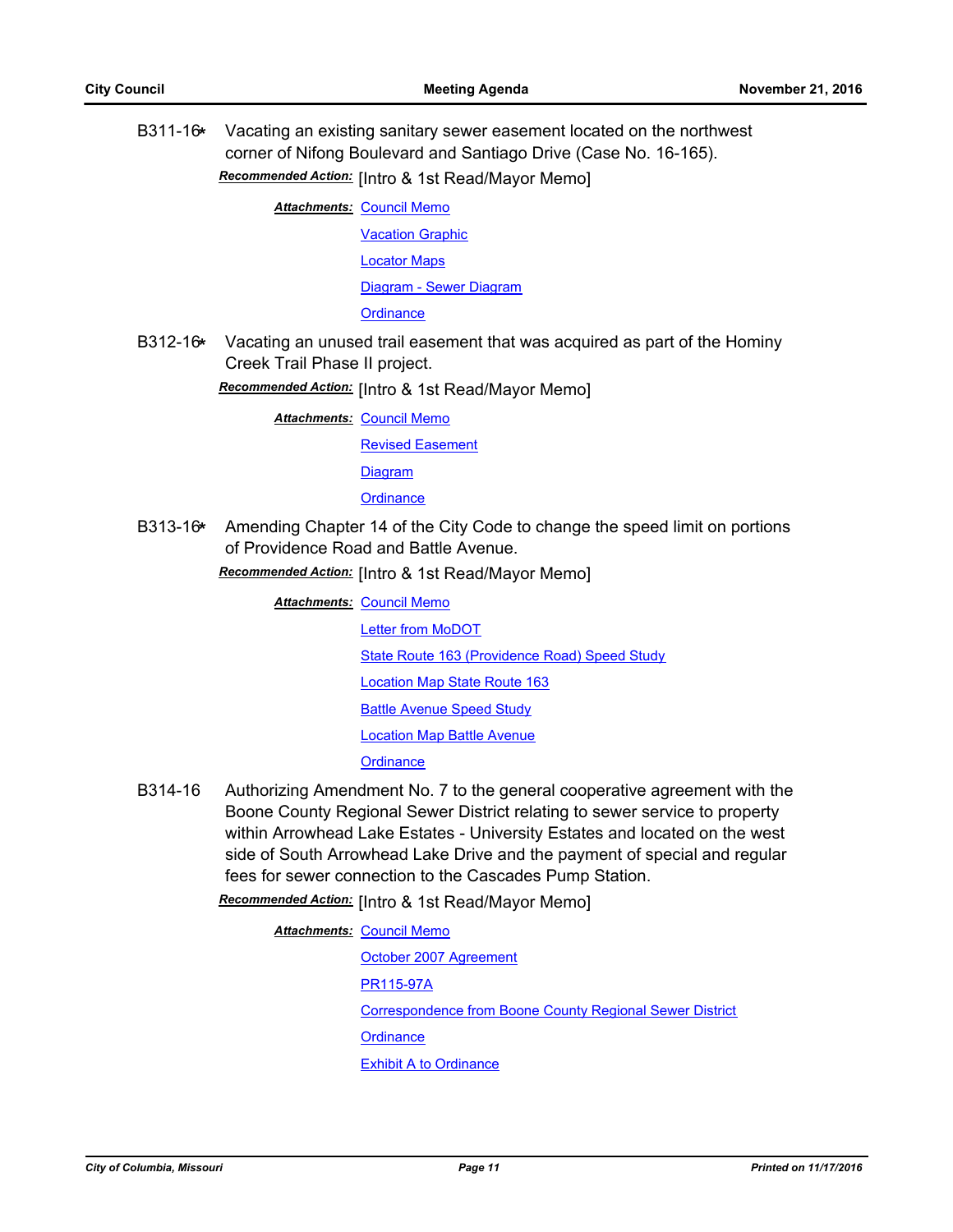B315-16 Authorizing a power purchase agreement with Crystal Lake Wind III, LLC for the purchase of wind energy.

*Recommended Action:* [Intro & 1st Read/Mayor Memo]

**Attachments: [Council Memo](http://gocolumbiamo.legistar.com/gateway.aspx?M=F&ID=c9602d2c-8d73-42f0-8add-eb94ebc5a5ff.docx)** 

**[Ordinance](http://gocolumbiamo.legistar.com/gateway.aspx?M=F&ID=849b7d3c-75a3-4b87-a2cc-684f00beb8ee.doc)** 

[Attachment A to Ordinance](http://gocolumbiamo.legistar.com/gateway.aspx?M=F&ID=d48486c9-8ab9-4ea8-a08e-60df476bec82.pdf)

B316-16**\*** Accepting Stormwater Management/BMP Facilities Covenants. *Recommended Action:* [Intro & 1st Read/Mayor Memo]

**Attachments: [Council Memo](http://gocolumbiamo.legistar.com/gateway.aspx?M=F&ID=60eb11f9-0f0f-4ed9-b679-f81bc943e494.docx)** 

**[Ordinance](http://gocolumbiamo.legistar.com/gateway.aspx?M=F&ID=22bd7793-6570-4324-a3b5-4fef8ab975c5.doc)** 

B317-16**\*** Authorizing recreational trails program project agreements and a land and water conservation fund project agreement with the State of Missouri - Department of Natural Resources; appropriating funds.

*Recommended Action:* [Intro & 1st Read/Mayor Memo]

**Attachments: [Council Memo](http://gocolumbiamo.legistar.com/gateway.aspx?M=F&ID=f22d1326-602a-47aa-9a3c-ea8e988ba75f.docx)** 

**[Ordinance](http://gocolumbiamo.legistar.com/gateway.aspx?M=F&ID=d0765f4a-326d-4568-a8e5-84004bdc5bde.doc)** [Exhibit A to Ordinance](http://gocolumbiamo.legistar.com/gateway.aspx?M=F&ID=0a00e9bd-e5c9-4892-b8c5-f6b1d0a24cb9.pdf) [Exhibit B to Ordinance](http://gocolumbiamo.legistar.com/gateway.aspx?M=F&ID=1c899d64-c2ca-4976-b719-b20a75c91262.pdf) [Exhibit C to Ordinance](http://gocolumbiamo.legistar.com/gateway.aspx?M=F&ID=d6368917-c1a1-4746-87c6-ae4315951a3d.pdf)

B318-16**\*** Authorizing a grant agreement with the State of Missouri - Missouri Arts Council for the Parks and Recreation Department Annual Fall Heritage Festival and Crafts Show.

*Recommended Action:* [Intro & 1st Read/Mayor Memo]

**Attachments: [Council Memo](http://gocolumbiamo.legistar.com/gateway.aspx?M=F&ID=95bbd0fb-594f-4749-8354-e46b7dfb3f76.docx)** 

**[Ordinance](http://gocolumbiamo.legistar.com/gateway.aspx?M=F&ID=d4ee22e5-bb44-4cf3-9e41-7d750707318e.doc)** 

[Exhibit A to Ordinance](http://gocolumbiamo.legistar.com/gateway.aspx?M=F&ID=4ce47219-3bc7-4748-a17c-77f7240f0254.pdf)

B319-16**\*** Accepting a grant from the 3M Foundation for CoMo Common Ground for a monarch butterfly habitat restoration project; appropriating funds.

*Recommended Action:* [Intro & 1st Read/Mayor Memo]

**Attachments: [Council Memo](http://gocolumbiamo.legistar.com/gateway.aspx?M=F&ID=9b171205-6027-474f-93b3-698d85c37af3.docx)** 

**[Ordinance](http://gocolumbiamo.legistar.com/gateway.aspx?M=F&ID=1acc68cc-2af7-4fbd-9f6b-2f2ad0e59325.doc)** 

B320-16**\*** Appropriating funds for the purchase of City of Columbia flags to have available for resale.

*Recommended Action:* [Intro & 1st Read/Mayor Memo]

**Attachments: [Council Memo](http://gocolumbiamo.legistar.com/gateway.aspx?M=F&ID=4b8d03d6-4340-49da-8b27-4b67a79a8fc2.docx)** 

**[Ordinance](http://gocolumbiamo.legistar.com/gateway.aspx?M=F&ID=e216968d-1955-4c88-9f51-0297d6c5b327.doc)**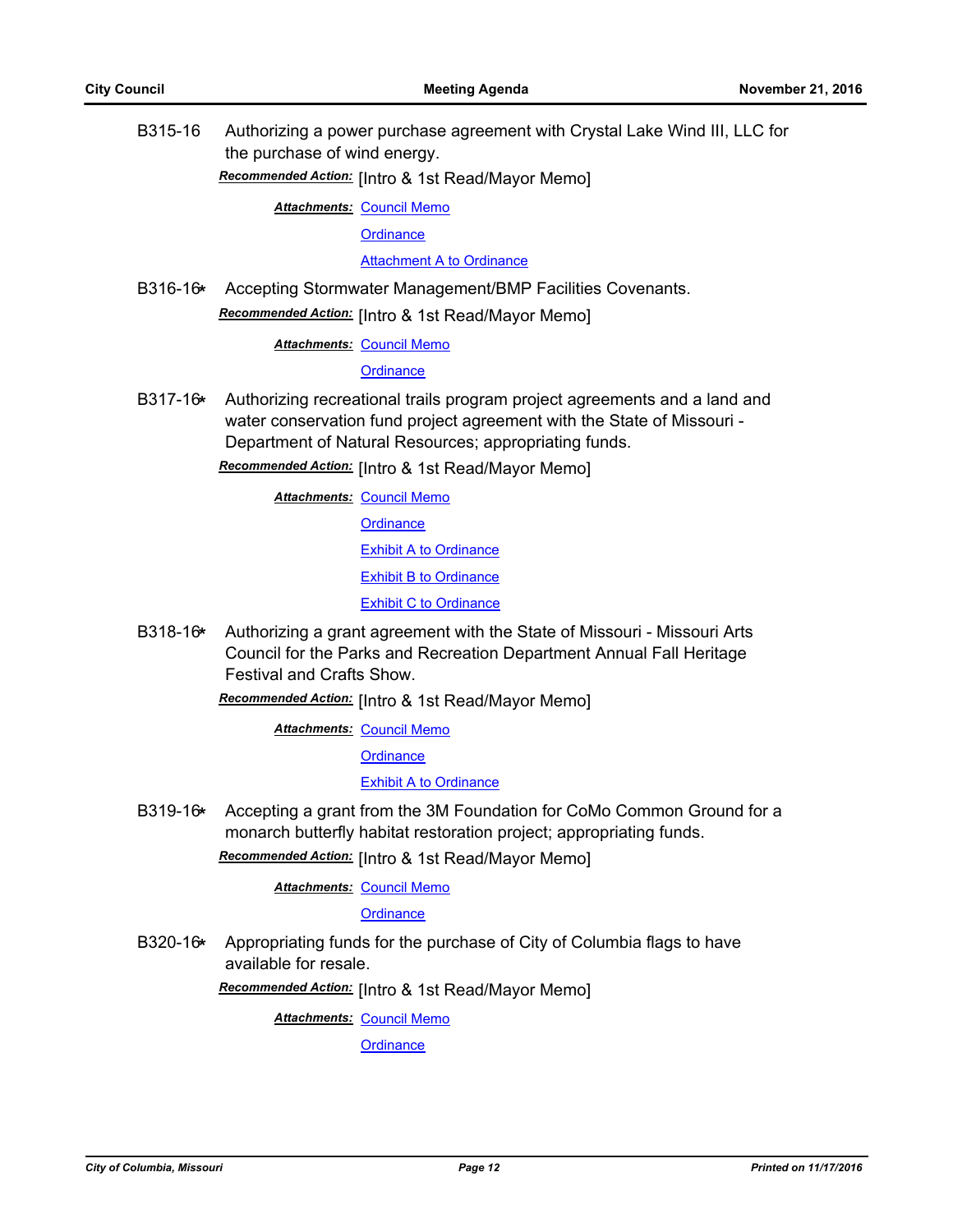B321-16 Amending Chapter 13 of the City Code as it relates to pawnbrokers. *Recommended Action:* [Intro & 1st Read/Mayor Memo]

**Attachments: [Council Memo](http://gocolumbiamo.legistar.com/gateway.aspx?M=F&ID=6d1875e4-34d9-4e19-bd06-7362135ffec0.docx)** 

[Substance Abuse Advisory Commission Minutes-09/07/16](http://gocolumbiamo.legistar.com/gateway.aspx?M=F&ID=2a773780-e7d1-417e-b89f-0171595db451.pdf) **[Ordinance](http://gocolumbiamo.legistar.com/gateway.aspx?M=F&ID=354e35ed-d6f2-41ac-95be-3217d2fb016d.doc)** 

B322-16**\*** Authorizing an agreement with the County of Boone, Missouri for the second assignment of legacy assets related to Public Safety Joint Communications. *Recommended Action:* [Intro & 1st Read/Mayor Memo]

**Attachments: [Council Memo](http://gocolumbiamo.legistar.com/gateway.aspx?M=F&ID=71209ba6-f97c-4e24-a5d9-8c870734e08b.docx)** 

**[Ordinance](http://gocolumbiamo.legistar.com/gateway.aspx?M=F&ID=1fb3692a-879e-4b2e-b0b3-408247451bfd.doc)** 

[Attachment A to Ordinance](http://gocolumbiamo.legistar.com/gateway.aspx?M=F&ID=1071e26a-e485-428d-a2eb-a3baa72ec6d2.pdf)

B323-16**\*** Authorizing a cooperative agreement with the County of Boone, Missouri for server relocation and disaster recovery services.

*Recommended Action:* [Intro & 1st Read/Mayor Memo]

**Attachments: [Council Memo](http://gocolumbiamo.legistar.com/gateway.aspx?M=F&ID=6dbd7a76-f879-41d9-95f2-c92c449dc0cc.docx)** 

**[Ordinance](http://gocolumbiamo.legistar.com/gateway.aspx?M=F&ID=2bc9ac62-ac2c-4ee0-ab54-80eaa8f7534c.doc)** 

[Attachment A to Ordinance](http://gocolumbiamo.legistar.com/gateway.aspx?M=F&ID=5920046c-69c0-4be1-b82e-4b1072166d0c.pdf)

B324-16**\*** Amending Chapter 17 of the City Code as it relates to parks and recreation. *Recommended Action:* [Intro & 1st Read/Mayor Memo]

**Attachments: [Council Memo](http://gocolumbiamo.legistar.com/gateway.aspx?M=F&ID=d030dd17-40a8-4ded-a347-dec4796c635f.docx)** 

[P&R Commission Draft Minutes](http://gocolumbiamo.legistar.com/gateway.aspx?M=F&ID=676f4aca-3846-46cf-afb8-f9db1f72c0aa.docx)

**[Ordinance](http://gocolumbiamo.legistar.com/gateway.aspx?M=F&ID=dcb74b7b-bc97-42fa-bd04-6291651b5545.doc)** 

**\*Non-zoning related introductory item that may be included on a future agenda as a consent item. Any such item can be removed from the consent agenda and placed under old business or new business at the request of a council member or any other interested person. The request must be made at the beginning of the council meeting at which the council bill or resolution is scheduled to be acted upon.** 

**\*\*Zoning related introductory item that may be included on a future agenda as a consent item. Any such item can be removed from the consent agenda and placed under old business at the request of a council member or any other interested person. The request must be made to the city clerk before noon on the Wednesday before the council meeting at which the council bill is scheduled to be considered for passage.**

**Non-asterisk items are expected to be included in a future agenda as a public hearing or an old business item.**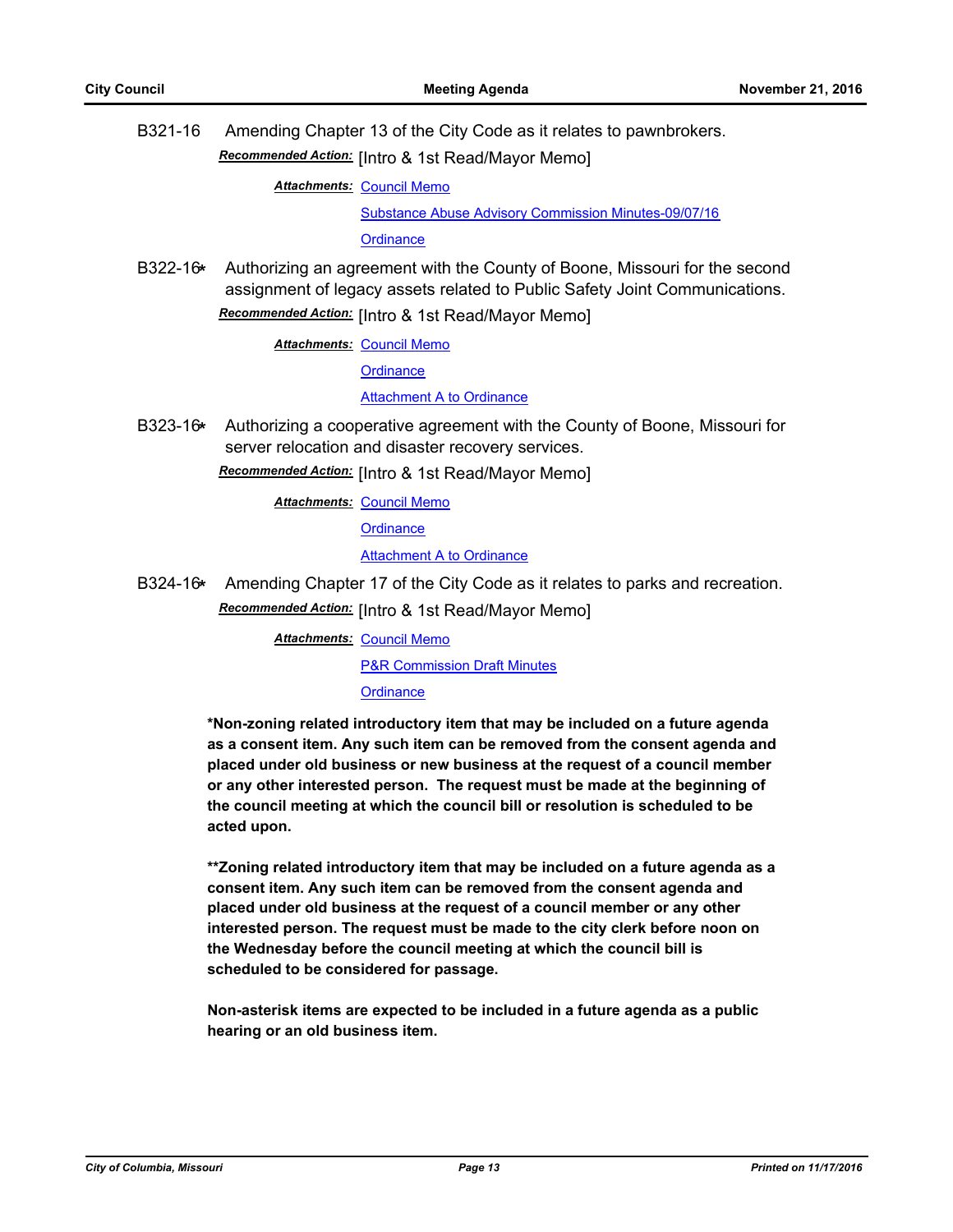| Χ.  |                                                        | <b>REPORTS</b>             |                                                                    |  |
|-----|--------------------------------------------------------|----------------------------|--------------------------------------------------------------------|--|
|     | REP85-16                                               | Annual Membership.         | Downtown Community Improvement District (CID) Board of Directors - |  |
|     |                                                        | Recommended Action: [Memo] |                                                                    |  |
|     |                                                        |                            | <b>Attachments: Council Memo</b>                                   |  |
|     |                                                        |                            | Correspondence from the Downtown CID                               |  |
|     | REP86-16                                               |                            | Vision Commission Five-Year Review and Report.                     |  |
|     |                                                        | Recommended Action: [Memo] |                                                                    |  |
|     |                                                        |                            | <b>Attachments: Council Memo</b>                                   |  |
|     |                                                        |                            | <b>Final Commission Report to Council</b>                          |  |
|     | REP87-16<br><b>Student Housing Vacancy Report.</b>     |                            |                                                                    |  |
|     |                                                        | Recommended Action: [Memo] |                                                                    |  |
|     |                                                        |                            | <b>Attachments: Council Memo</b>                                   |  |
|     |                                                        |                            | <b>Moore and Shryock Apartment Survey</b>                          |  |
|     |                                                        |                            | <b>UC Davis 2015 Rental Vacancy Report</b>                         |  |
|     |                                                        |                            | <b>UC Davis Survey</b>                                             |  |
|     |                                                        |                            | <b>Student Housing Survey Data</b>                                 |  |
|     |                                                        |                            | <b>University of Missouri Fall Enrollment</b>                      |  |
|     |                                                        |                            | University of Missouri Retention Rates                             |  |
|     | REP88-16<br>Snow Priority Routes Report for 2016/2017. |                            |                                                                    |  |
|     | Recommended Action: [Memo]                             |                            |                                                                    |  |
|     |                                                        |                            | <b>Attachments: Council Memo</b>                                   |  |
|     |                                                        |                            | <b>Attachment A</b>                                                |  |
|     |                                                        |                            | <b>Attachment B</b>                                                |  |
|     |                                                        |                            | <b>Snow Priority Proposed Map</b>                                  |  |
|     | REP89-16                                               | CIP Fund Summary.          |                                                                    |  |
|     |                                                        | Recommended Action: [Memo] |                                                                    |  |
|     |                                                        |                            | <b>Attachments: Council Memo</b>                                   |  |
|     | REP90-16                                               |                            | Intra-Departmental Transfer of Funds Request.                      |  |
|     |                                                        | Recommended Action: [Memo] |                                                                    |  |
|     |                                                        |                            | <b>Attachments: Council Memo</b>                                   |  |
|     |                                                        |                            | <b>FY2017 Transfers-Capital</b>                                    |  |
| XI. |                                                        |                            | GENERAL COMMENTS BY PUBLIC, COUNCIL AND STAFF                      |  |